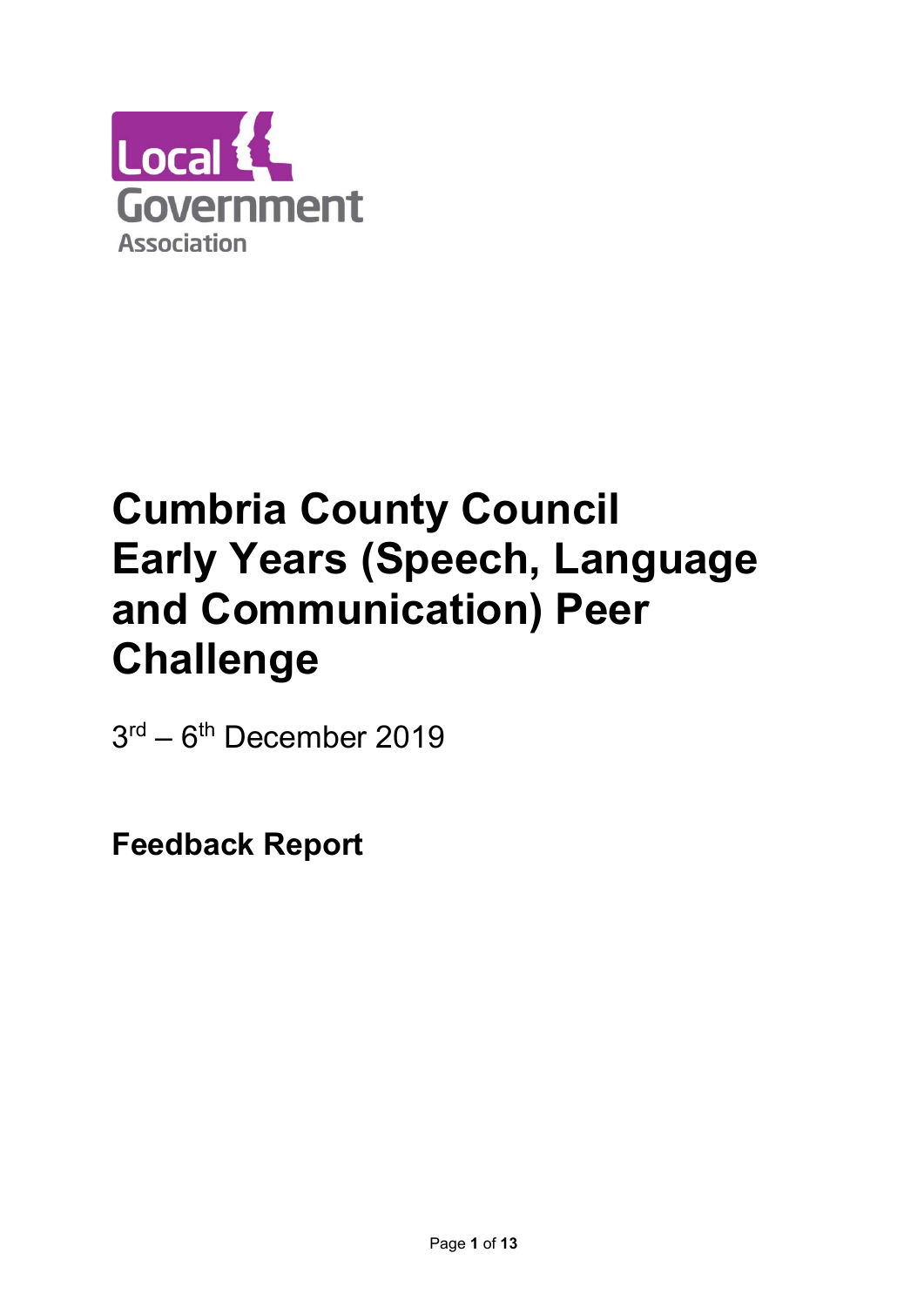## 1. Executive Summary

Cumbria has good partnership working at operational levels which aim to meet the needs of children in the early years. Staff are passionate about their work and aim to deliver services to provide the best start for the youngest children in Cumbria.

Strategic leadership and oversight of the early years agenda needs to be improved and the current governance arrangement through the Cumbria Alliance of Systems Leaders (CASL) is not fully effective. The governance arrangements to oversee the developing Early Years Strategy will need to be considered and the Cumbria Children's Trust may be the best forum for this. However, this Board is in need of a review and refresh.

The health landscape is complex, with two Clinical Commissioning Groups, one based in the south, Morecambe Bay, which also covers part of Lancashire, the other in north Cumbria. Relationships are established and improving. This brings challenges in terms of service provision and the capacity of strategic leaders to work across two counties.

Partnership working at a local level is well-developed and is based on professional and organisational respect. Signs of Safety has been well received and is the basis for strengths-based conversations to tackle difficult issues. There were examples of services and settings working together to address need, despite a lack of strategic direction. Families and children are at the heart of what they do.

The new specification for the 0-19 Children, Young People and Families Health and Wellbeing System has enabled commissioners to work together to develop a holistic approach and bring partners together.

School readiness and the home learning environment would benefit from a more strategic approach. This means that opportunities to work in partnership with parents to promote strategies in the home for the development of speech, language and communication are being missed.

There are capacity issues with both health visiting services and speech and language therapy. The mandatory checks for young children are not always being met by health visitors which is causing professional anxiety around those children who are not being seen, in terms of both the identification of developmental milestones and safeguarding concerns. Waiting times which are sometimes over 18 weeks for speech and language assessments are an area of concern and speech and language therapists are working creatively and testing interventions to try and address issues during this waiting period. Some schools are also buying-in speech and language support from independent providers to meet demand.

A range of services and interventions are delivered across Cumbria to meet speech, language and communication needs. Children's Centres play a key role in delivering targeted interventions but there are concerns, expressed by operational staff around the sustainability of some services when the new, contractual arrangements begin in January 2020. Parents of children accessing speech and language programmes speak positively about their experience and the practical strategies they have become more aware of e.g. 'it's about turning off the tv/radio' and using 'comments before questions'.

Digital technology, particularly in Health is ensuring that information is shared where systems are compatible, however, recent changes to mental health and learning disability services means health records are no longer shared..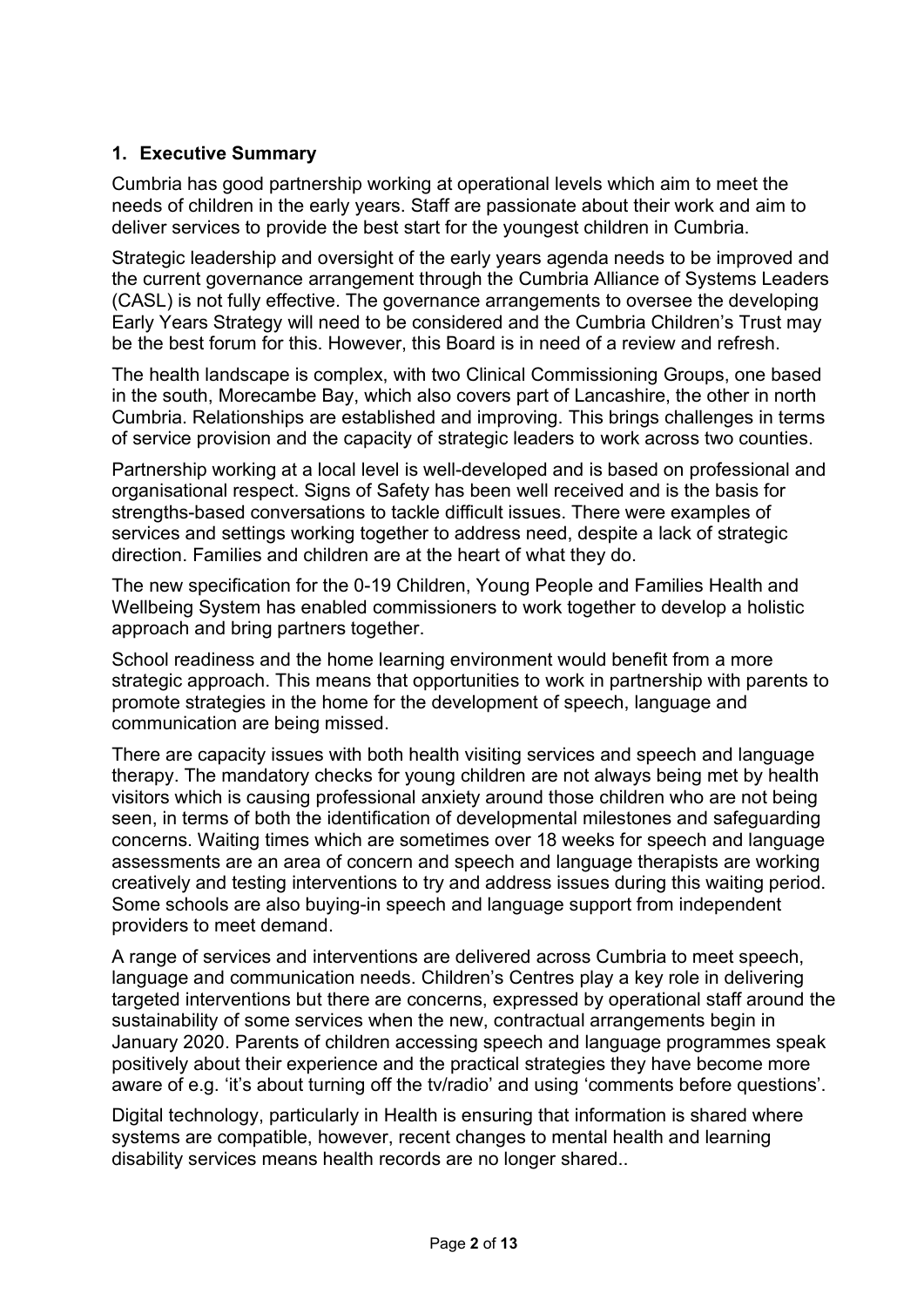Cumbria is a county with resilient and resourceful communities which are under-utilised in the promotion of speech, language and communication. The Area Planning model could provide a good lever into communities to address this.

Early Years outcomes measured at the end of the reception year are improving in Cumbria. However, despite being a partnership rich with data, it requires further presentation and interpretation across the partnership to identify where there are issues around early years development, particularly around the disadvantaged and gender gaps.

Throughout the peer challenge, the team heard from all partners about the challenges there are in Cumbria in delivering services in terms of geography, infrastructure and deprivation. The narrative is negative and there is an opportunity to use the Signs of Safety strengths-based language and ethos to rewrite this narrative and build on what is good about Cumbria; its resilient, resourceful communities who can be mobilised to support the early years agenda, particularly around speech, language and communication.

#### 2. Key recommendations

There are a range of suggestions and observations within the main section of the report that will inform some 'quick wins' and practical actions, in addition to the conversations onsite, many of which provided ideas and examples of practice from other organisations. The following are the peer team's key recommendations to the Council and its partners:

- Review the role of the Children's Trust Board to take strategic oversight and responsibility for outcomes for young children in their first 1001 days utilising the Think Family model and principles – There needs to be a governance structure that will oversee the Early Years Strategy and provide challenge to the delivery of outcomes
- Develop an action plan that will deliver strategic vision and goals through local implementation plans – The action plan should address the needs of the different communities in Cumbria. The diversity of the county and the different health footprints means that a 'one size fits all' is not appropriate.
- Ensure that health commissioners and providers have the capacity and availability to understand the effectiveness, impact and resource requirements for equity of provision in their area of responsibility – This relates particularly to health visiting and speech and language therapy and the impact on the health and welfare of children in Cumbria of not having sufficient provision .
- Consider developing the Council's Area Planning arrangements to engage and develop community ownership of communication, speech and language and its role as an indicator for longer term outcomes – This operating model is in place and could be replicated to engage communities.
- Develop systemwide approaches to understanding of safeguarding issues in order to develop an understanding of the impact for the youngest and most vulnerable children – There are particular issues around unborn babies and young children not known to services who would fall into this category. This could be a significant risk.
- Develop the analysis and presentation of data to provide a holistic view to identify risks and inform local gaps and issues – Although the partnership is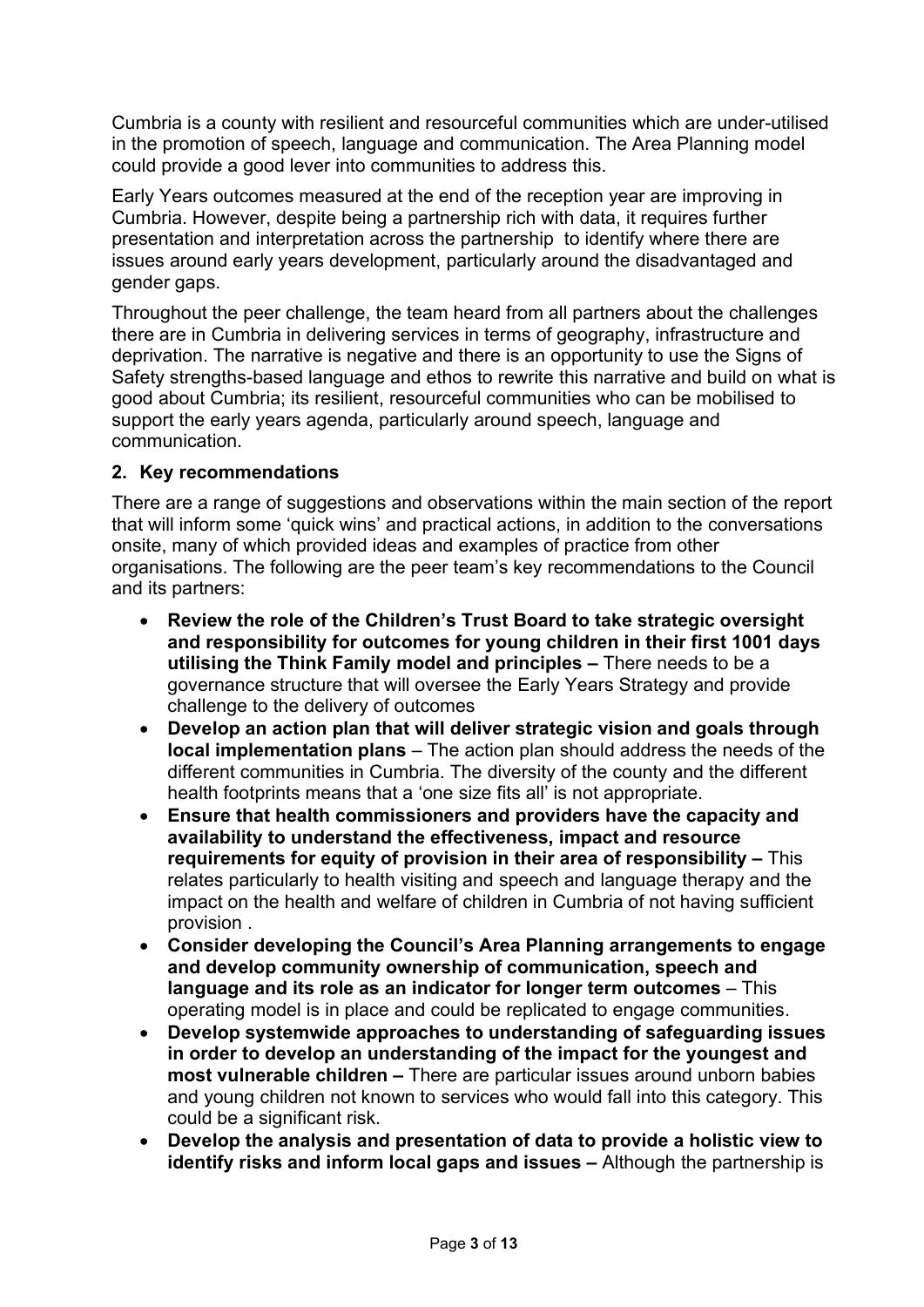data rich there is a not a systematic analysis and presentation of information to identify trends and possible impact.

- Optimise the local childhood expertise to add value to the Social Work Academy and social work induction – Children's Social Care has a role in the identification of need around speech, language and communication when working with families. By utilising the early years workforce in induction and the Social Work Academy, social workers will be able to provide support and signposting to families around the promotion of speech, language and communication and the importance of bonding with babies.
- Consider how elected members are informed about the significance of early communication, speech and language and how these messages are promoted to them – The importance of speech, language and communication should be apparent in all aspects of the Council's business. Elected Members are at the heart of communities and can provide leadership and influence in engaging communities in promoting speech, language and communication.
- Recognise the uniqueness and features of Cumbria to create rich and strength-based stories that will stimulate positive communication and language – The geography and demographics cannot in many places be changed. By using a positive narrative about communities, mindsets will begin to change and a strength-based approach become the norm rather than the current deficit narrative.
- Extend the successful examples of co-production to develop the strategy and successfully deliver implementation plans – Co-production is underdeveloped in Cumbria but there are some good examples which can be built on when developing the new strategy and plans. Local engagement will be key to the implementation plans as the strengths and knowledge in communities will enable a locally based plan.
- Seek the views of all partners regarding the Early Help assessment process – The current assessment process is seen by partners as onerous and more suited to safeguarding and SEND. Further work around this will identify the barriers and develop a process that all partners are engaged with and are confident to use.
- Urgently understand the effectiveness and impact of maternity services, health visiting and school nursing in the early identification of need and the effective use of interventions and services to ensure children are healthy and safe – There is a risk that not all young children and babies are seen by professionals before starting in settings, sometimes at 3 year old. If families are not known, then development delay and safeguarding risks will not be identified.
- Develop the use of early years data and childcare sufficiency assessment to influence strategic plans and ensure that there is stability in the market. – The current analysis of childcare sufficiency informs an overview of the early years and childcare market but there is an opportunity to extend this to give a more detailed assessment at locality level to support planning.

## 3. Summary of the peer challenge approach

Independent external evaluation and feedback from the sector has endorsed peer challenge as an approach that promotes learning from a sector-led improvement perspective. All local authorities and their partners are constantly striving to improve outcomes for children, but an external and independent view can help to accelerate or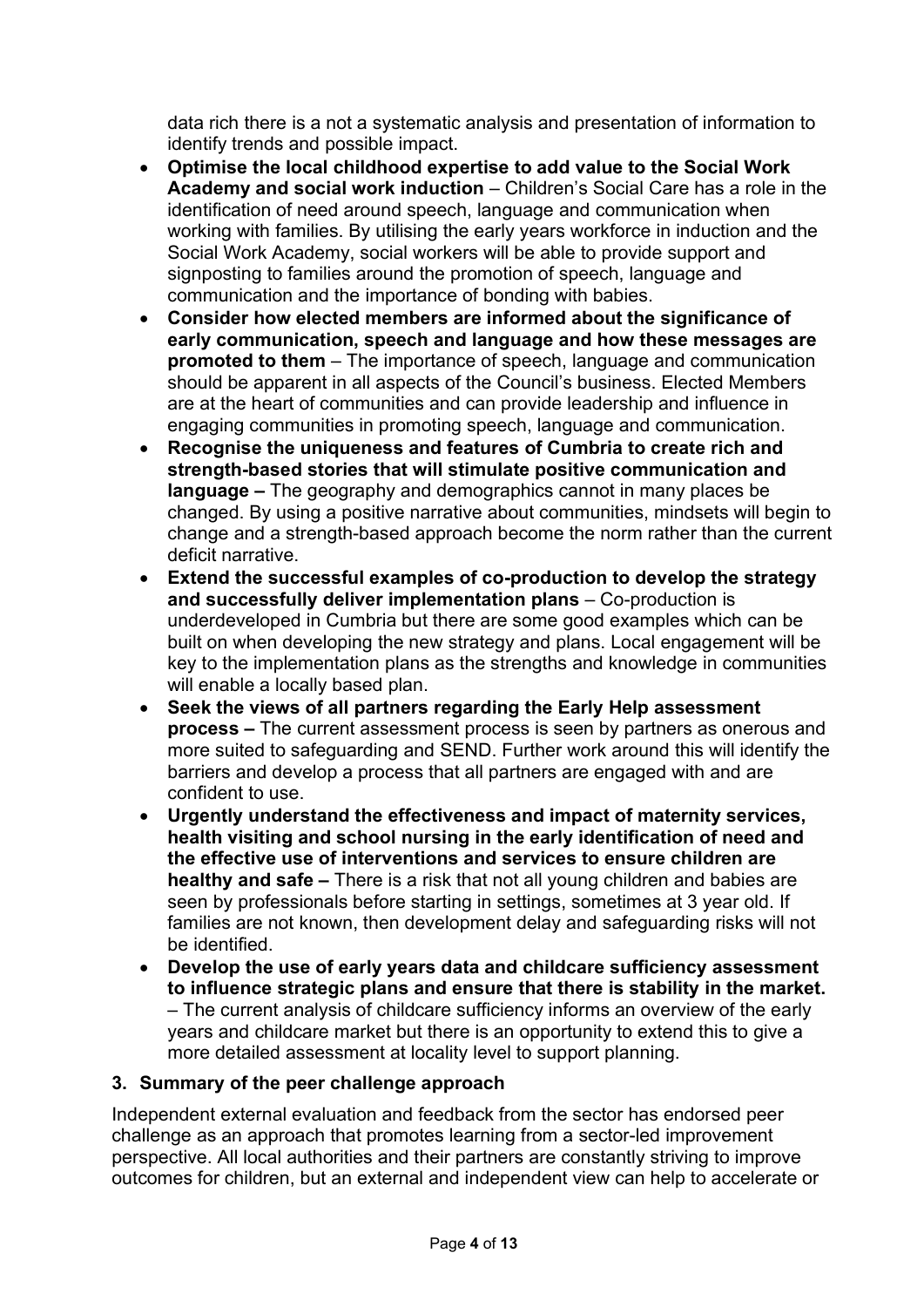consolidate progress. The early years peer challenge programme is part of this sectorled approach in which local government takes responsibility for its own improvement.

The peer team was developed specifically to address the five primary areas of focus highlighted by Council. The team consisted of senior colleagues with significant experience of leading and managing early years services within local government, health, education and the voluntary sector, supported by an experienced LGA challenge manager and office based LGA business support.

Some work was undertaken prior to the team's visit. The peer team studied a range of documents, strategies, plans, policies and performance information supplied in advance by Cumbria County Council. The Council also produced and forwarded a selfassessment of strengths and potential areas for improvement.

The peer team were on site in Cumbria from the  $3<sup>rd</sup>$  to  $6<sup>th</sup>$  December 2019. During that time, they met with families, visited early years and child care settings, observed meetings and interviewed individuals and focus groups from across the partnership.

The LGA team were strongly of the view that the process undertaken was robust and so enabled key conclusions to be reached. These messages were shared verbally with senior leaders during the fieldwork stage and presented to an invited audience at the conclusion of the on-site period.

#### The peer team

Peer challenges are delivered by experienced officer peers. The make-up of the peer team reflected your requirements and the focus of the peer challenge. Peers were selected on the basis of their relevant experience and expertise and their participation was agreed with you. The peers who delivered the peer challenge at Cumbria were:

- Sarah Wilkins- Director of Education and Early Help, Worcestershire Children First
- Jen Haskew School Effectiveness Lead Professional, LB of Brent
- Elaine Londesborough-van Rooyen, London and SE Relationship Manager, Book Trust
- Barbara Mands Head of Early Years and Childcare, City of York Council
- Deborah Powers Speech and Language Therapist, South Warwickshire NHS Foundation Trust
- Kate Stephens Head of Service, Public Health Nursing, Devon County Council
- Barbara Wilson Independent Consultant (Hempsalls)
- Jill Emery Challenge Manager, Local Government Association

#### The process

The peer team prepared by reviewing a range of documents and information in order to ensure they were familiar with the Council and the challenges it is facing. The team then spent four days onsite in Cumbria, during which they:

- Spoke to more than 140 people including a range of council staff together with councillors, external partners and stakeholders.
- Gathered information and views from more than 40 meetings, visits to key sites and provision across the County and additional research and reading.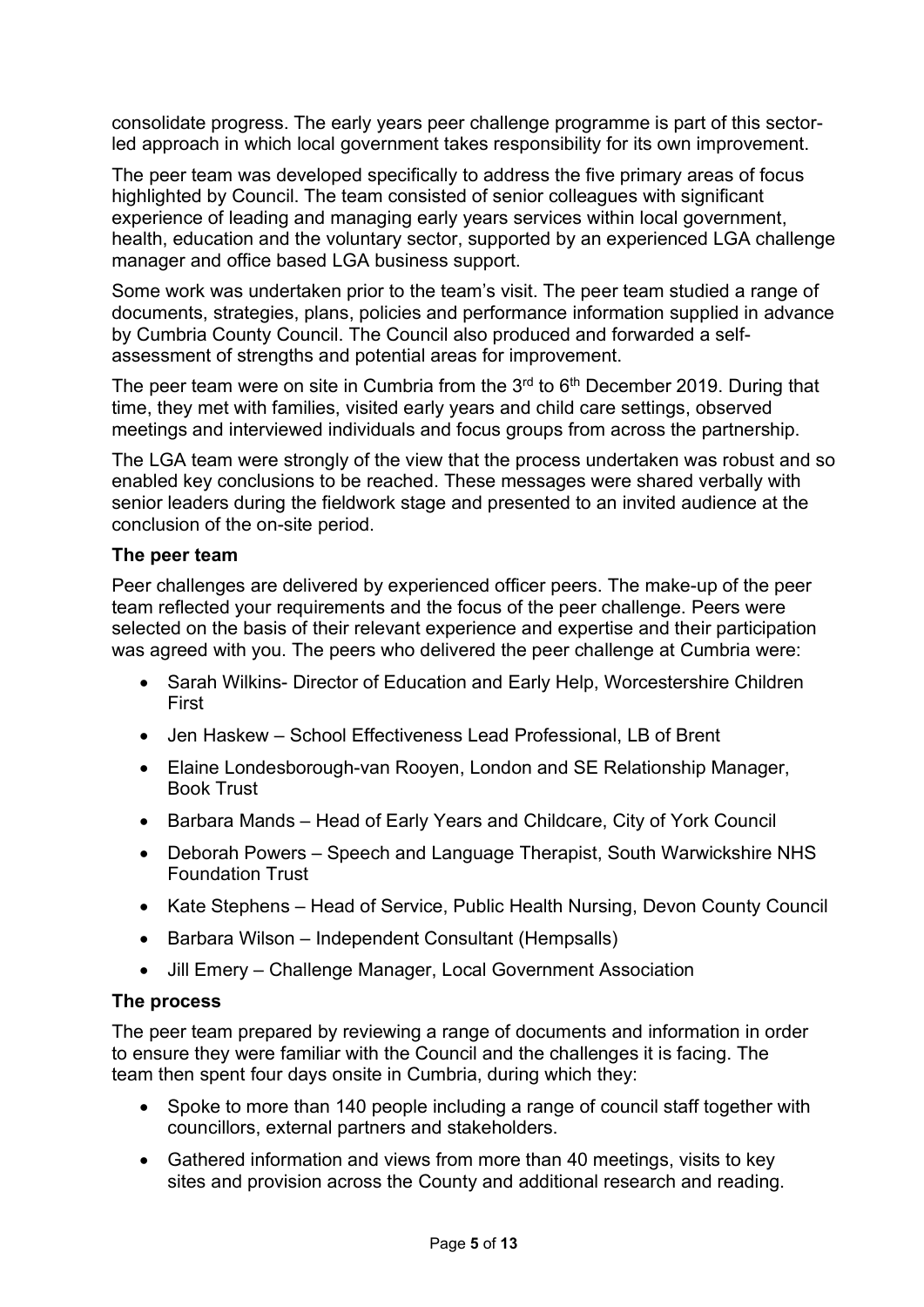Collectively spent more than 380 hours to determine their findings – the equivalent of one person spending more than 10 weeks in Cumbria.

This report provides a summary of the peer team's findings. It builds on the feedback presentation provided by the peer team at the end of their on-site visit  $(3<sup>rd</sup> - 6<sup>th</sup>)$ December 2019). By its nature, the peer challenge is a snapshot in time. We appreciate that some of the feedback may be about things you are already addressing and progressing.

### 4. Scope and Focus

The Council identified five primary areas of focus for the peer challenge that were agreed at the beginning of the scoping process and through the self-assessment using the Early Years, Speech, Language and Communication Maturity Matrix:

- Strategy and Leadership
- Partnerships
- Services and Interventions
- Community Ownership
- Information, Data and Outcomes

In addition, the Council asked the peer team to focus on the following areas which we have included throughout the report:

- To what extent is our Early Years Strategy, including our approach to speech, language and communication, owned and championed by everyone from leadership level to front line practitioners?
- How can we strengthen joint working and partnerships in order to develop and deliver a shared offer and pathway that will improve speech, language and communication outcomes in the early years?
- What are the key strengths and gaps in our offer to children in the early years and their families across Cumbria, especially for those facing disadvantage, and how effectively do we use data in order to drive improvement?
- What good practice can we build on in order to develop shared ownership and vision for the early years across our communities in Cumbria?

#### 5. Findings

## 5.1. Strategy and Leadership

The multi-agency strategy group for early years has shown a commitment and focus to identify a key set of priorities for babies and young children living in Cumbria. However, strategic leaders have yet to consider the significance of early speech, language and communication, and its importance to the achievement of key outcomes for children in the early years and throughout life. The Early Years Strategy is still in development and this will be an opportunity to ensure that speech, language and communication is a core element of the strategy. An agreed multi-agency vision will be key to the delivery of the strategy.

There is an absence of a clearly defined and effective governance structure for the early years. The Children's Trust Board appears to be the most appropriate forum, but it will need to be reviewed to incorporate the early years priorities and the threading of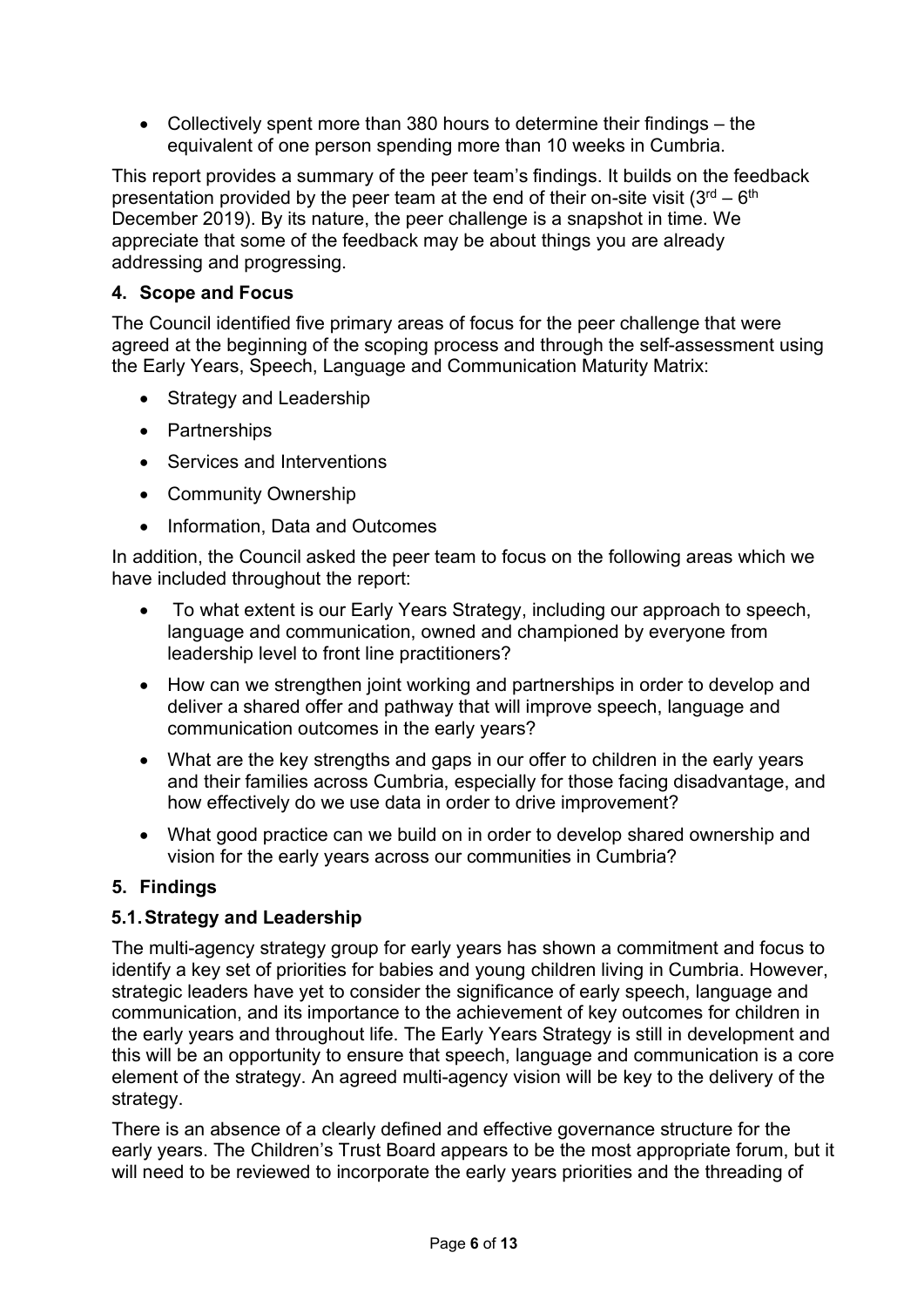speech, language and communication through all parts of the system. Senior leaders recognise that the Children's Trust Board is in need of review and refresh. The Cumbria Alliance of System Leaders (CASLS) had ownership of the previous Early Years Strategy 2017-2019 but this may not be appropriate going forward.

There are effective examples of child focused system leadership across the county and particularly at operational level. This is resulting in resourceful collaborations and delivering high quality interventions that have a positive impact for children and families. One comment was that 'talking to each other helps.'

Leaders across agencies recognise and value the SEND Written Statement of Action as an enabler to clarify responsibility, improve joint working and system responses for both commissioners and providers. However, there is a perception that the focus on the Written Statement of Action may be diverting attention and resources from early intervention. The team heard that children waiting for an EHCP were prioritised for assessment over other children on the waiting list leading to delays in early detection and intervention.

The peer challenge team heard that there are families where there is an intergenerational issue or deprivation in a context where speech, language and communication may be highly underdeveloped. This can present risks for children around neglect and attachment. There is an opportunity to incorporate vulnerable babies and young children into an action plan which explores the above links.

The commissioning and provision of health services for babies and young children is complex in Cumbria and has been subject to frequent changes. There are two Clinical Commissioning Groups where relationships are broadly positive but the split into two groups, with the Morecambe Bay CCG being closely aligned with Lancashire, as well as South Cumbria, adds a layer of complexity. The team were told that in Cumbria you are 'often facing two directions, north and south'. There is uncertainty and inconsistency in provision, capacity and effectiveness across Cumbria and this needs to be addressed. Staff providing health services are often unclear about the strategic direction of services, due to a lack of strategic oversight at a senior level. This results in services being delivered in a more ad-hoc way. Some aspects of child health are also delivered by providers based outside the region. For example, Child and Adolescent Mental Health Services (CAMHS) and the Learning Disability Services are provided by Cumbria Northumberland, Tyne and Wear Foundation Trust (CNTW).

The current commissioning cycles of health visiting and speech and language therapy are not aligned and this has the potential to impact on service delivery.

There is operational uncertainty around the children's centre provision at this time of change to Family Hubs and this is impacting on the confidence levels of staff and how particular interventions will be impacted. There are real concerns that some successful programmes will not be offered by the new providers.

The strategic assessment of sufficiency of childcare places is accurate but is yet to be used to influence forward planning and implementation at a strategic and operational level. The current analysis of childcare sufficiency informs an overview of the early years and childcare market but could be extended to provide a more detailed assessment at locality level to support planning. Take up of the early years entitlement, and in particular, the 2 year-old early learning entitlement, could be mapped against deprivation to identify any specific areas where engagement is low. Without this strategic and operational input the sustainability and quality of early years settings is an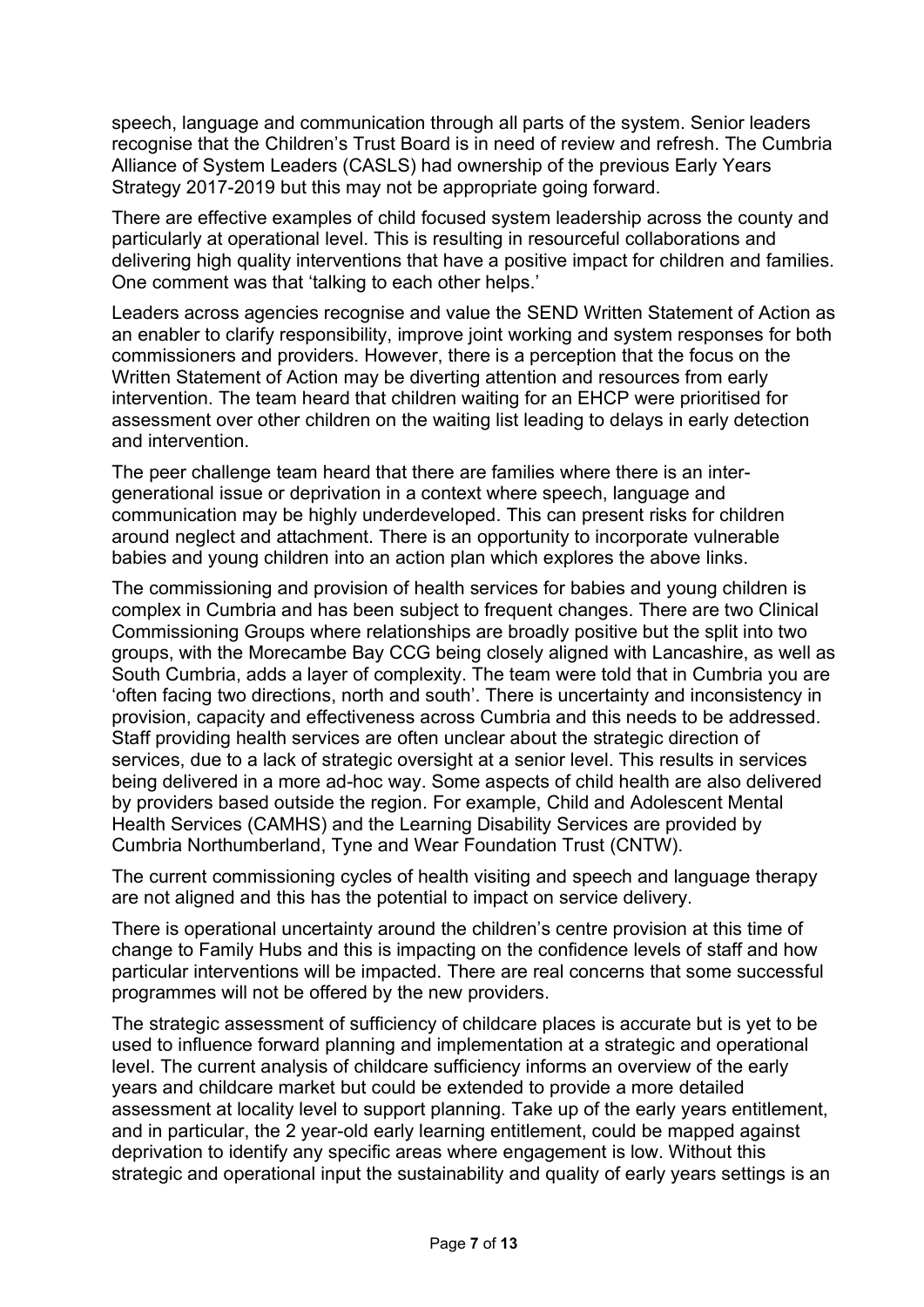issue where there is an unplanned market. Support is available for providers facing financial difficulties, but it is a reactive offer.

Throughout the peer challenge, the team heard about the problems around the demographics and geography of Cumbria. This was across all partners. This narrative is creating a barrier to a strengths-based approach and the opportunities there are in communities to build on their resilience, resources and strengths.

### 5.2. Partnerships

The peer team found that local partners demonstrate professional and organisational respect for one another. This results in pockets of practice using a strengths-based approach to collaboration and examples of effective local interventions for children and families. Use of the 'Think Families' approach is particularly effective.

The operational partnerships that are in place, are committed to, and responsive to, addressing speech, language and communication. For example, collaboration to develop targeted family-centred services and interventions delivered across the professional disciplines within community venues. There are some strong local relationships between Speech and Language Therapy, schools and settings which are committed to communication-friendly practice and sharing this expertise across their networks. The Speech and Language Therapy service has committed to providing universal provision and is keen to maintain a training offer to develop skills across the wider children's workforce, however, this is at a very early stage of development and is currently under-resourced.

However, the complexity of the health landscape is impacting on the capacity of strategic leaders to further develop partnerships at a senior level. This is partly due to Morecambe Bay also serving parts of Lancashire. This means that the provision of Cumbria's early years services are not as effective as they could be.

Examples of positive relationships between early years settings and teams within the Council were evident. The work to moderate end of nursery assessments in order to support transitions and ensure that the next setting have an accurate baseline is a prime example of the effectiveness of partnership working.

Partners demonstrate an intrinsic commitment to the safety and well-being of children and families by working together to provide solutions for families. Examples include schools and partners stepping up to provide support to families, both formally and informally. in the absence of other support systems. This includes awareness raising of dummy and bottle use on the development of early language. Operational staff gave examples of parenting support and important signposting to other services.

There is a sharing of good practice around speech, language and communication through the local school networks. For example, Cumbria Alliance of System Leaders (CASL) Local Area System Leaders (LASLs), and across settings and children's centres. However, early years prioritisation on LASLs is inconsistent.

The development of the new specification for the 0-19 Children, Young People and Families Health and Wellbeing System, with commissioners working together, has enabled a holistic approach and opportunity to embed partnership working across Cumbria.

The roll-out of integrated 2-year-old developmental checks has not proceeded as planned. The peer team did hear examples of how information was shared between settings, parents and health visitors through the use of the Child Health Record (Red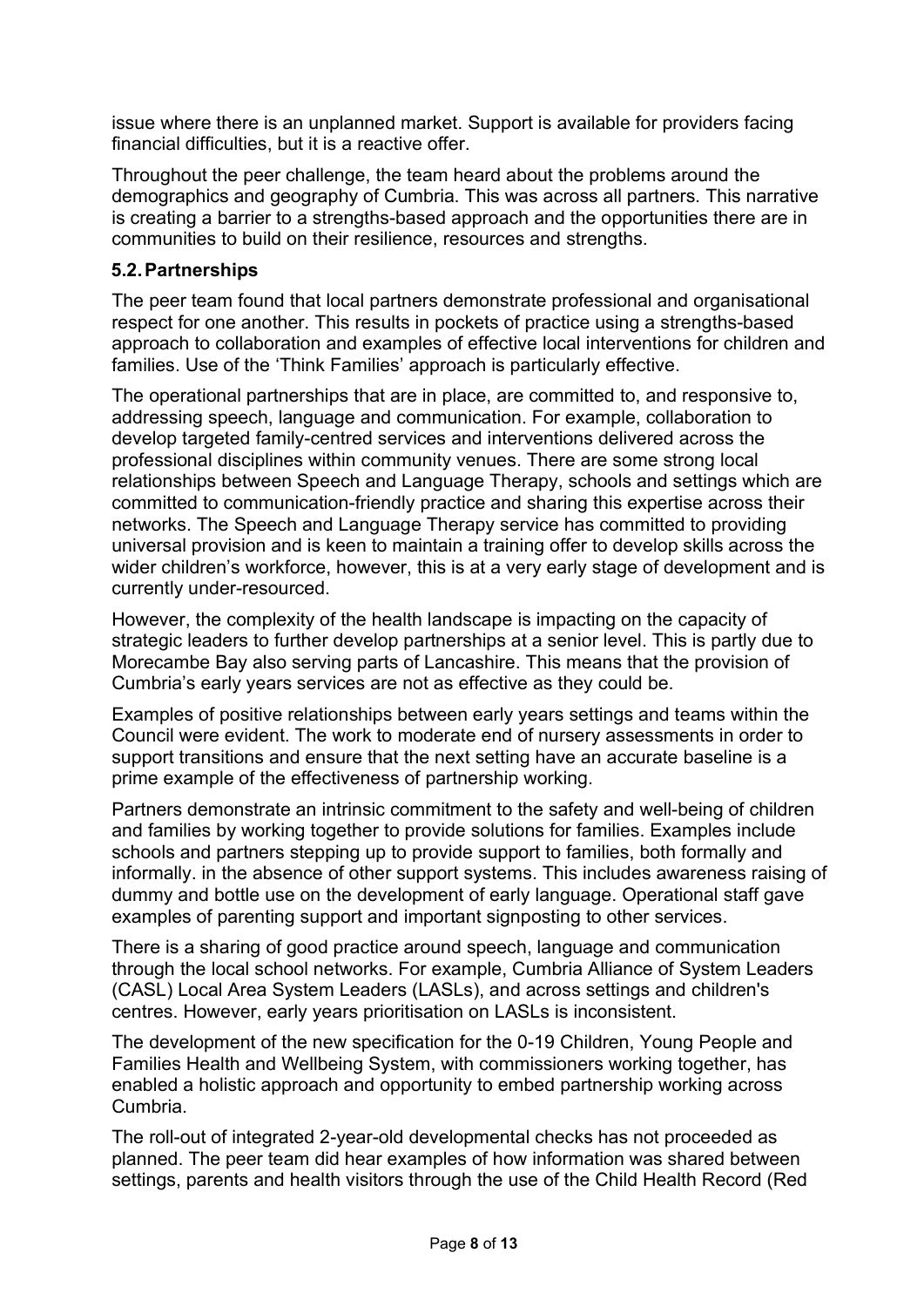Book) but this was not consistent. Some professionals are concerned that opportunities for early identification of speech, language and communication needs are not consistently available or taken up across all area.

It was unclear whether the support offer for the Early Years Foundation Stage (EYFS) providers was understood by all settings and the Private, Voluntary and Independent (PVIs) sector. Although some providers access support, some do not. The training offer was described by some as repetitive and reducing and that it would benefit from being influenced around what is needed at a local level. Positive examples of developing practice across early years providers was evident within the teaching school offer set within the context of a model of good practice and expertise.

There is a lack of a strategic approach to targeting school readiness and the home learning environment which means there is a limited partnership with parents. This is a missed opportunity. Whilst guidance on supporting the Home Learning Environment has been disseminated in Cumbria, it is unclear how effective this is in supporting settings to develop an approach to working in partnership with parents and some practitioners lack confidence.

As the Early Years Strategy is still in development there is also an absence of an early years workforce strategy. This is impacting on the recruitment, retention and the professional development of staff in early years.

There are different views around the effectiveness of the Early Help Assessment (EHA) process. In some cases, it is seen very positively but others have highlighted that it is onerous. Operational staff report that the same EHA form is used to identify SEND and safeguarding issues, and this can create a barrier to engaging parents. In addition, there are capacity issues, particularly around health visitors acting as the Lead Practitioner. The peer team were told that referrals required a separate process for some services which was time consuming when capacity is an issue.

#### 5.3. Services and Interventions

There is a passion and enthusiasm amongst frontline practitioners to deliver early years services across Cumbria. There is locally based delivery of services which addresses need in some areas. The new Maternity Hubs are one example of partners working together to improve access to services for the most vulnerable families. It will be important to ensure that all partners are included in this model as it was unclear whether Children's Social Care are part of this.

Staff across the partnership see Signs of Safety as really positive and the language and strength-based approach is being embraced and used to contextualise issues and find solutions.

There are examples of positive local multi-agency speech, language and communication interventions that are responsive to need which are driven by the frontline practitioners' understanding of the value of early communication. Particular examples of targeted support include Time for Talking, Lets Connect and Move to Write. A number of staff in the Early Years Team have been trained in either I-Can Talk Boost or CACHE Level 3 Supporting Children and Young People in Speech, Language and Communication. A Speech and Language Therapy Core Offer has been produced and provides a policy and evidence-base from which speech and language therapy teams can structure their work. The Core Offer recognises that the targeted part of the service is currently under review and development. The team heard that the Speech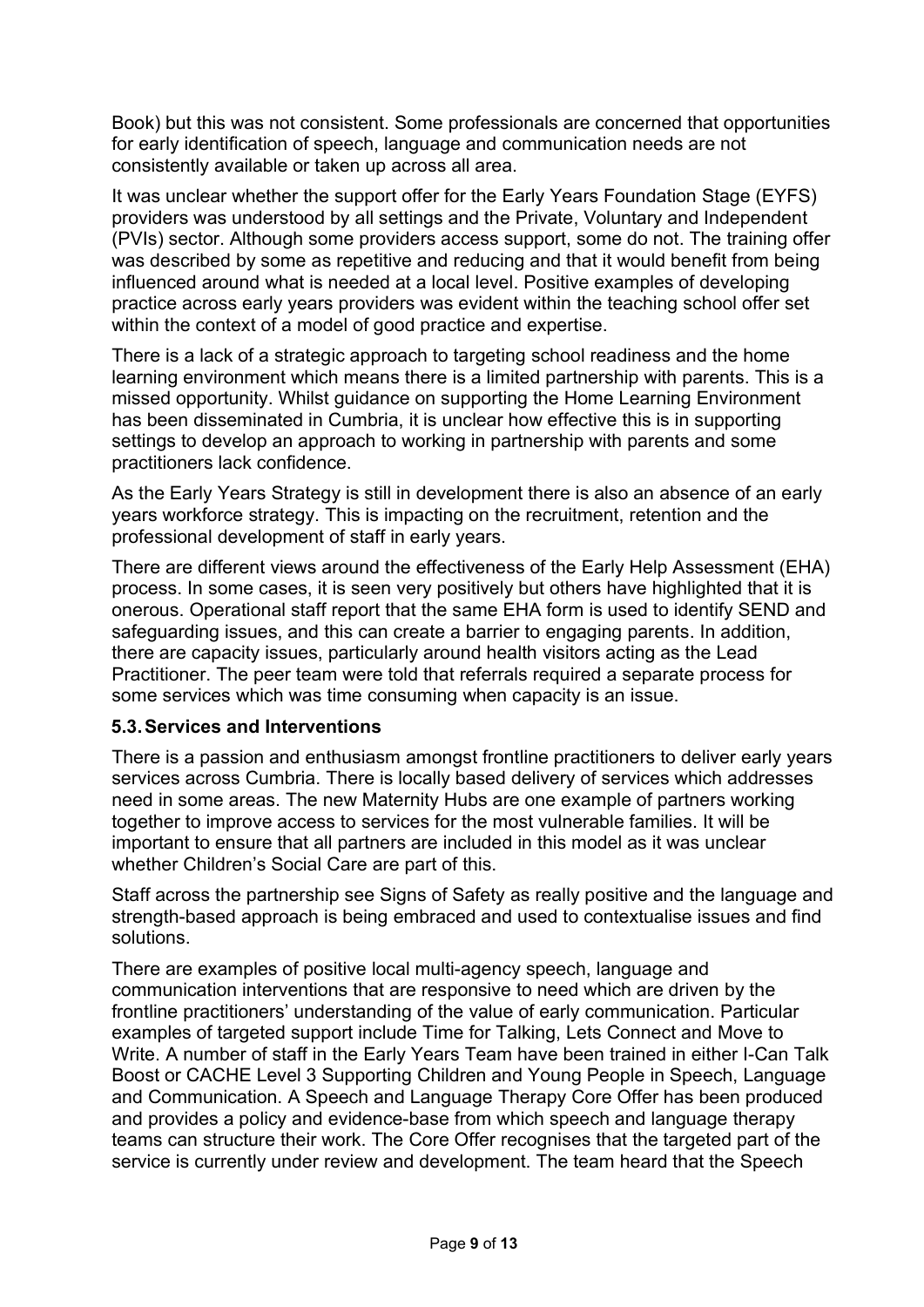and Language Therapists felt that they were rarely able to offer targeted provision as a 'step-down' from specialist provision.

In some areas of the county parents commented that their children had gained a great deal from Time for Talking and they could describe speech and language strategies they had learned and practiced in the home.

Children's centres deliver a range of interventions including baby massage, talking to bump and baby and Book Start Corner. The team heard that 'speech and language is woven through everything we do.'

One area which is a significant issue is the number of appointments breaching the 18+ weeks waiting time for an initial speech and language therapy appointment. There is also inequitable access to targeted speech, language and communication interventions in communities. Some services are provided from a Child Development Centre, but others are not. In some cases, sessions are dependent on community venues and are subject to room hire costs.

Schools are, however, buying-in speech and language services from the private sector to fill the gap between need and access to commissioned specialist speech and language services. One school has been monitoring the commissioned services to measure impact and are exploring more ideas to address unmet needs

The introduction of multi-agency panels for 2-year olds to identify children with speech and language difficulties is seen as positive but this is not county-wide with more referrals from the west of the county than in Eden and Carlisle.

There is a lack of capacity in the health visiting service to deliver the core mandated contacts which may have an impact on the early identification of need. This is not only the identification of health needs but also safeguarding concerns if a child has no contact with either health or social care professionals until they start in a setting.

In Cumbria there is a dedicated health visiting provision, 'Strengthening Families' which works with children in need of protection. There are challenges when children step-up to this service due to health visitor capacity. There is also a lack of continuity of practitioner for families when children either step -up or step-down.

There is a concern that support and promotion to reach vulnerable families to access the early learning entitlements has diminished and it is suggested that further work is carried out to ascertain the reasons why. This was across Cumbria. The use of Early Years Pupil Premium (EYPP) is under-developed. Parents are reluctant to apply for Disability Living Allowance (and then being able to access Disability Access Funding), and as there is no direct benefit to parents from EYPP, they are not necessarily interested in claiming.

Strong communication-friendly practice was observed in the Teaching School provision and there are networks which enable the sharing of this best-practice.

Transition is seen as positive and well organised. Moderation meetings between early years teams and settings are good and there is quality documentation.

There were some examples of co-location of teams, and co-delivery of services, that support families to get the help they need, in particular where health visiting is colocated with speech and language therapists and early years advisors.

The use of digital technology in health is improving information sharing. This includes Badger Net which can also be accessed by expectant mothers, RiO (the electronic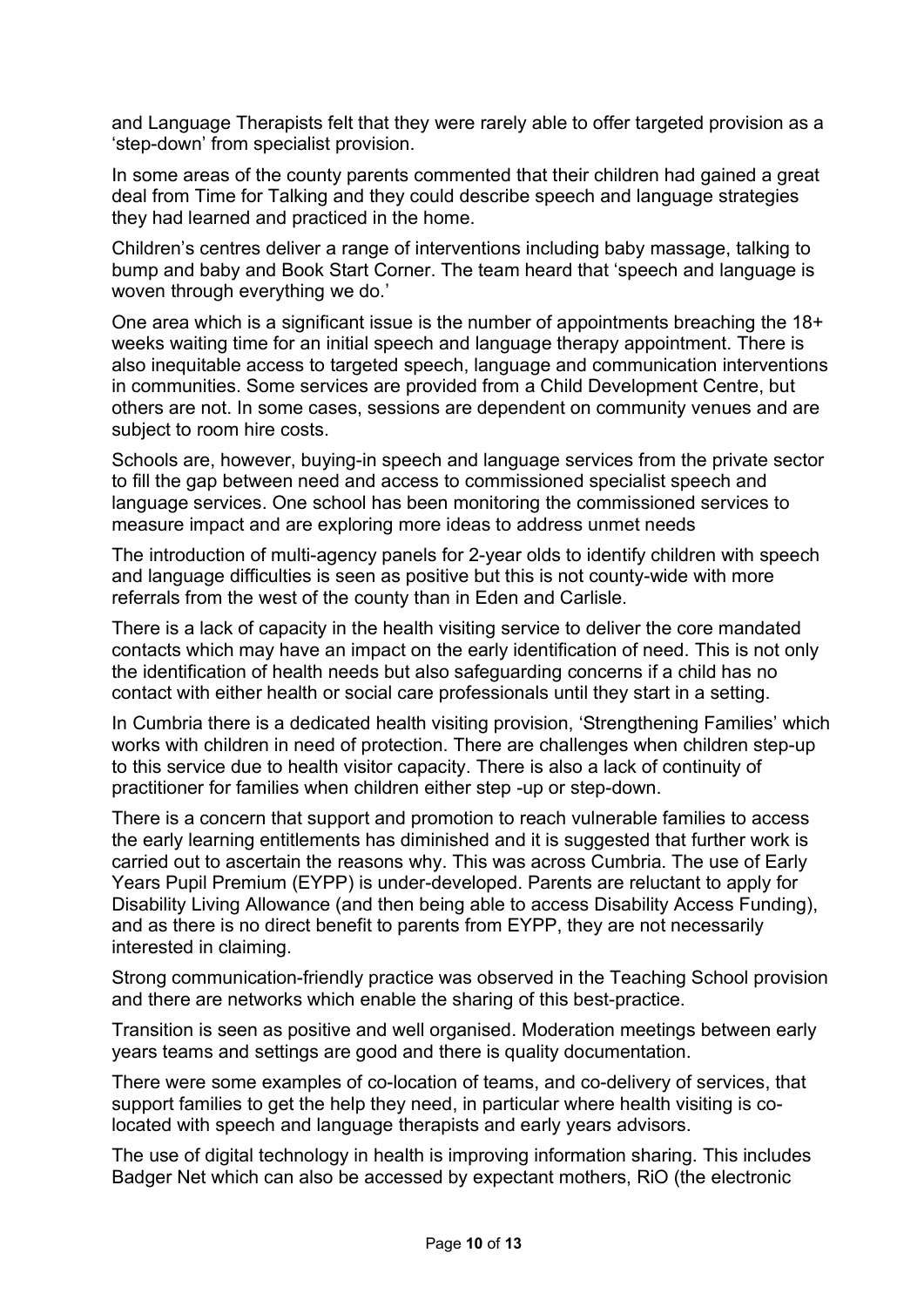patient records system) across some health providers and Attend Anywhere. Digital technology is also being used to aid communication across the county through video conferencing facilities. The Speech and Language Team are keen to develop their online presence, particularly to support families

Routine evaluation of programmes is not always carried out or communicated and this could highlight what works well and how it can be adapted for other areas. There are a range of programmes running across Cumbria and it would help to gauge the effectiveness of the programmes if more work was done on this area. Working with the local university could be one way of doing this to provide some academic rigour.

### 5.4. Community Ownership

There are some good examples of co-production that have been used to redesign service pathways e.g. the local response to Better Births, 'Starting Well', in North Cumbria led jointly by Public Health and Maternity Services. However, the development of the Early Years Strategy, to date, has been influenced by professionals with limited community engagement. A strategy that is developed using communities will provide a strong building block for ensuring that speech, language and communication is embedded in communities. The Healthy Families Cumbria Pledge is beginning to engage with settings and could provide a launch pad for engagement with communities and this could be explored further to link in with speech, language and communication.

Communities have been pro-active in accessing external funding for local projects and have the potential to support improvements in speech, language and communication. This has included the WELL project in Allerdale and Copeland and the Ewanrigg Local Trust in Maryport.

The team found that communities, including parents and professionals, understand their strengths and challenges and demonstrate creativity and resourcefulness in problem solving. There were examples of communities working together during crisis such as flooding.

There is an opportunity to use the Area Planning structure and community assets which are currently not being exploited to promote communication, speech and language in the early years.

#### 5.5. Information, Data and Outcomes

The early years education outcomes are improving across Cumbria as a whole. Communication, Language and Literacy is 82.8% against the national average of 79.4%. In addition, 97% of PVI providers are rated good or outstanding by Ofsted.

The Council shares Good Level of Development (GLD) data with schools, settings and partners and this informs practice to positively impact on outcomes. In order to provide a more targeted focus it would be helpful if data could be provided consistently at a ward level. It is the team's understanding that lists of eligible two-year-olds are no longer made available, possibly due to reaching a take-up rate of 96%. However, as take up rates have now fallen, the sharing of lists would support targeting of eligible two-year-olds.

The council and its partners are data rich, but it is not being used routinely to support strategic and local priorities. There is also insufficient analysis of the impact of the engagement of settings with the local offer for early years. For example, Continuous Professional Development, meetings, briefings on EYFS outcomes.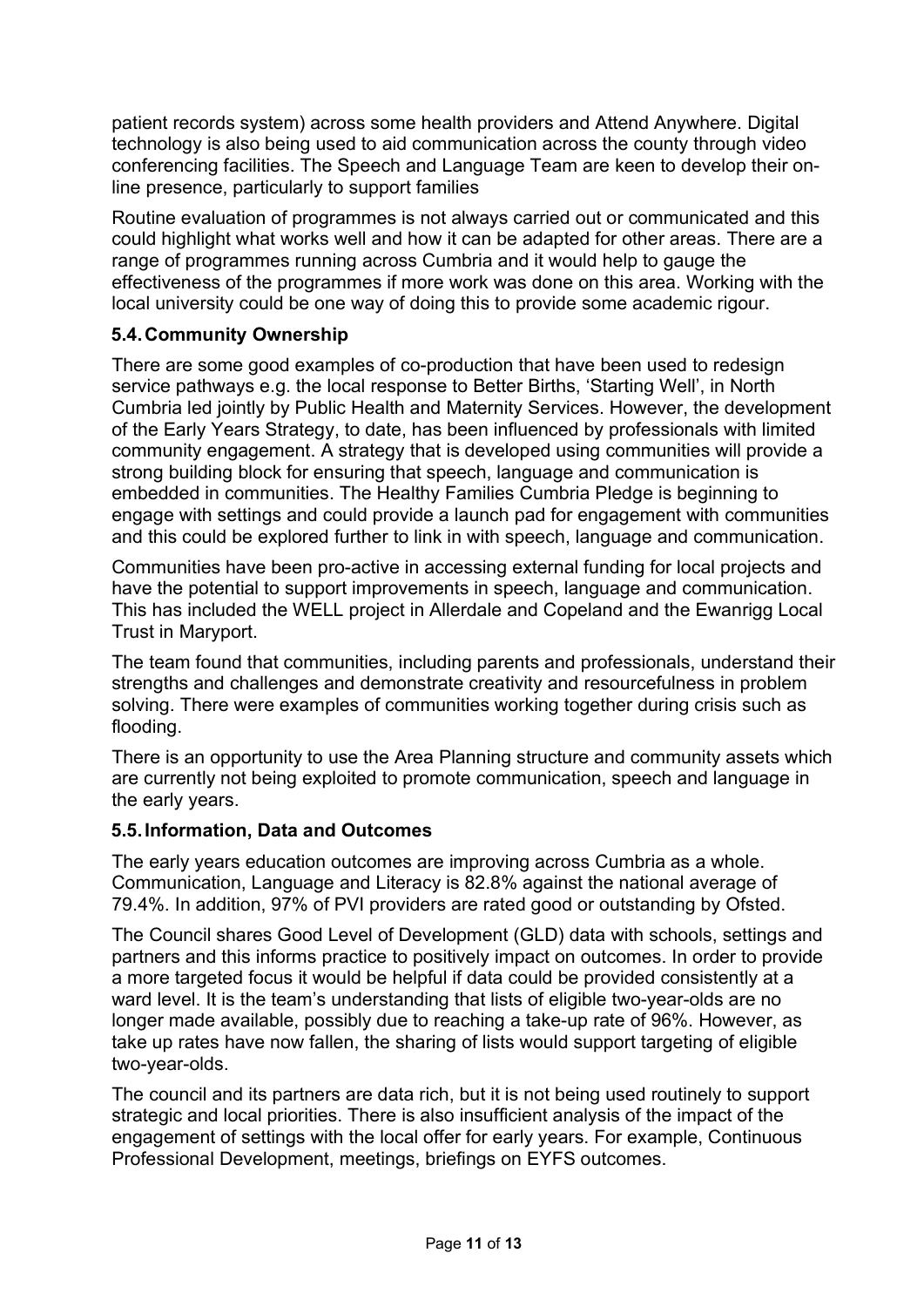The lack of a holistic outcomes framework across the partnership means that there is no shared journey or measure of effectiveness for early childhood. There is an opportunity to develop an outcomes framework, in conjunction with the Early Years Strategy and the integrated 0-19 Children, Young People and Families Health and Wellbeing System

## 6. Examples of good practice

Practice within the teaching school provided a model of good practice that reflected the principles of the Early Years Foundation Stage. Provision in the rooms for the youngest children catered for the prime areas of learning that are key to children's future learning. Children were all engaged both in adult-led tasks that allowed them to apply their fine motor skills and child-initiated learning that stimulated their curiosity. Children were immersed in stories and during the child-led learning time an adult was reading to a child in a comfortable, cosy space.

The older children in the school were confident to share their experiences with visitors. Whilst talking to the children, it was evident that language development from reception and through year one and two was building in both accuracy and complexity. One child, on learning that the visitor was from London asked if they had witnessed the Great Fire because they were learning about it. This ability to apply learning to a new situation was impressive.

The Virtual School and the Early Years team work together to support early years settings, foster carers and social workers to develop meaningful child centred pupil education plans including for the very youngest children. This partnership optimises the expertise of the early years team and their knowledge of child development and how this can be impacted by early childhood trauma to deliver training and assistance to those supporting the development of very young vulnerable children. This is an inspiring example of collaboration and commitment by staff.

The observed Time for Talking group demonstrated excellent practice. It was developed in response to need and makes the best use of the resources, both human and physical to provide an intervention that was effective.

## 7. Next Steps

It is evident that progress has been made and the Council and its partners have a foundation upon which to build.

We hope that you will find the above findings to be a considered and true reflection of the discussions the peer team had with staff, partners and families in Cumbria. Colleagues will now want to consider how to incorporate the peer team's findings into ongoing planning. Relevant details are included below should you wish to access further support either via the LGA.

For further improvement support you can contact the LGA's Principal Advisor, Claire Hogan (claire.hogan@local.gov.uk or 07766 250347) or the LGA's Children's Improvement Adviser, Linda Clegg (lindaclegg0@gmail.com or 07545787882)

The Early Intervention Foundation (EIF) have been commissioned by the Department for Education to provide further bespoke post challenge support to a limited number of councils. If you wish to be considered for this please contact Ben Lewing at the EIF Email: ben.lewing@eif.org.uk.